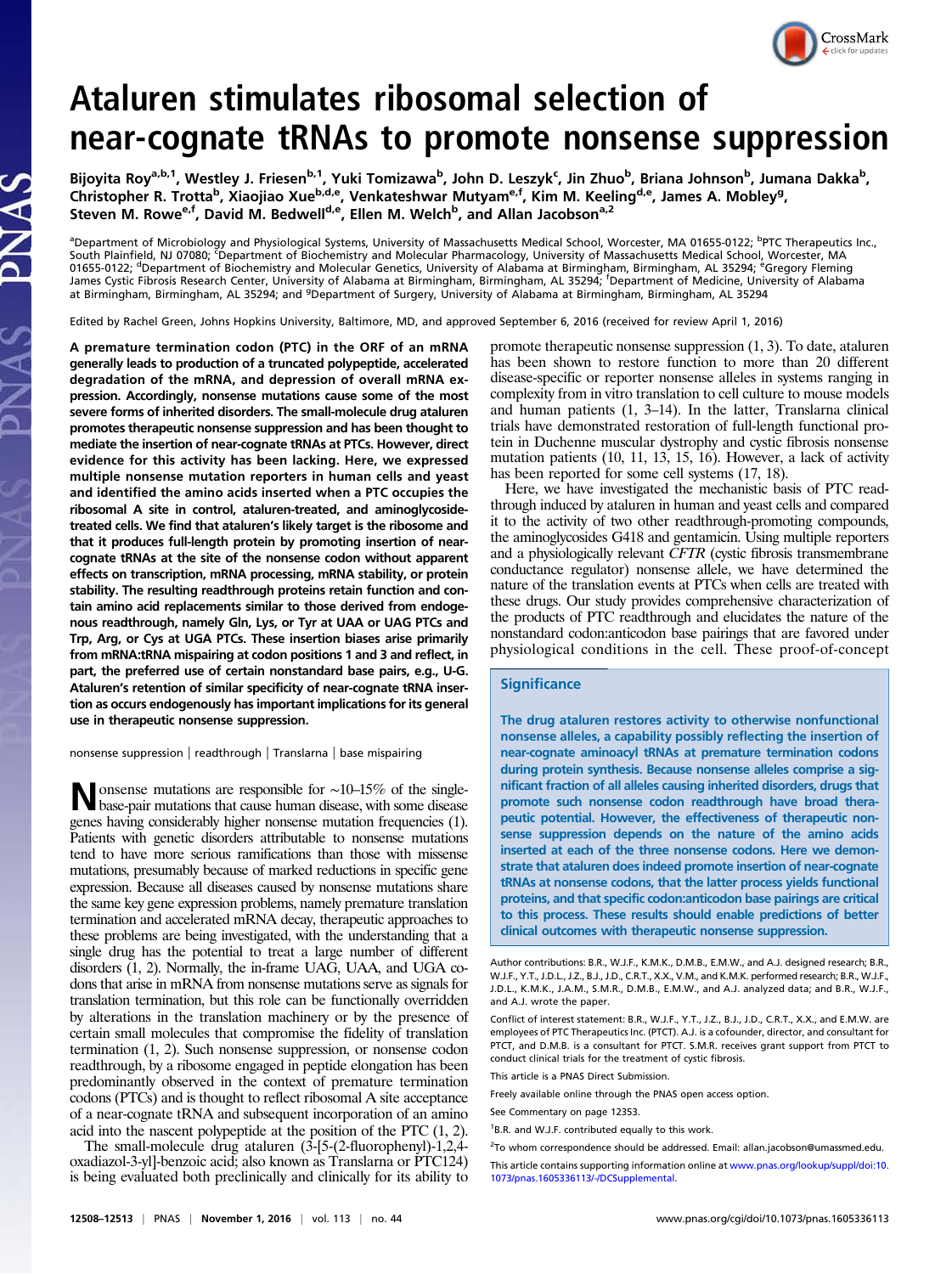experiments establish unambiguously that these compounds promote insertion of near-cognate tRNAs at PTCs and provide insight into the likelihood of functionality for the products of therapeutic nonsense suppression.

### Results

Ataluren Promotes Nonsense Suppression in Mammalian Cells and Yeast. Six different PTC reporter genes, including some with multiple alleles, were used to monitor different aspects of nonsense codon readthrough in human cells and yeast ([SI Appendix](http://www.pnas.org/lookup/suppl/doi:10.1073/pnas.1605336113/-/DCSupplemental/pnas.1605336113.sapp.pdf), Fig. S1). PTCcontaining transcripts arising from selected reporters are substrates for nonsense-mediated mRNA decay (*[SI Appendix](http://www.pnas.org/lookup/suppl/doi:10.1073/pnas.1605336113/-/DCSupplemental/pnas.1605336113.sapp.pdf)*, Fig. S2). Ataluren treatment of mammalian 293H cells stably transfected with wild-type (WT) or PTC(W12X)-containing NanoLuc (19) reporters promoted a bell-shaped dose–response, with a peak ninefold increase in luciferase activity derived from the PTC reporter at  $10 \mu$ M (Fig. 1). This result was attributable to readthrough of the reporter mRNA's premature UGA codon, and not protein stabilization (18), because ataluren treatment of 293H cells stably expressing WT NanoLuc had no effect on NanoLuc activity (Fig. 1B). In [SI Appendix](http://www.pnas.org/lookup/suppl/doi:10.1073/pnas.1605336113/-/DCSupplemental/pnas.1605336113.sapp.pdf), Fig. S3 A and [B](http://www.pnas.org/lookup/suppl/doi:10.1073/pnas.1605336113/-/DCSupplemental/pnas.1605336113.sapp.pdf) demonstrate that ataluren (and G418) also promote readthrough of different p53 UGA alleles in Calu6 and HDQ cells and of a UGA PTC in an H2B-GFP reporter (6) expressed in 293H cells.

Yeast WT [PSI−] cells devoid of the prion form of Sup35 (to ensure that the readthrough observed was solely attributable to drug treatment) showed ataluren-dependent increases in readthrough from the  $HA-HIS3$ <sub>(UAA100)</sub>-SF or  $HA-LUC$ <sub>(UGA20)</sub>-SF reporter mRNAs without concomitant changes in mRNA levels albeit at higher concentrations than used for mammalian cells, a dif-ference probably attributable to the yeast cell membrane (Fig. 1C; [SI](http://www.pnas.org/lookup/suppl/doi:10.1073/pnas.1605336113/-/DCSupplemental/pnas.1605336113.sapp.pdf) Appendix, Figs.  $S2 \, A$  and  $B$  and  $S4$ ). This indicated that ataluren treatment directly affected reporter protein abundance, not alterations in transcription, mRNA processing, or mRNA stability. In cycloheximide chase assays, ataluren treatment also did not change the half-life of the full-length His3 readthrough protein, indicating that the drug affects PTC readthrough per se ([SI Appendix](http://www.pnas.org/lookup/suppl/doi:10.1073/pnas.1605336113/-/DCSupplemental/pnas.1605336113.sapp.pdf), Fig. S5). Consistent with this conclusion, the prematurely terminated His3 polypeptide fragment that is detectable only by its N-terminal tag in



Fig. 1. Ataluren treatment of mammalian or yeast cells increases PTC readthrough. Dose–response of ataluren treatment in 293H cells stably transfected with (A) PTC(UGA<sub>W12X</sub>) or (B) wild-type (WT) NanoLuc reporters. The 293H cells stably expressing the NanoLuc reporters were treated with ataluren at the indicated concentrations. The data are expressed as the mean  $\pm$  SD of the NanoLuc activity units normalized to total protein. (C) Western analyses of yeast cells showing readthrough products expressed from HA-HIS3<sub>(UAA100)</sub>-SF reporters after ataluren or gentamicin treatment. Upper and Lower blots, respectively, were probed for the HA (N-terminal) and FLAG (C-terminal) epitopes. The predominant band at ∼17 kDa in the HA blot is an HA artifact detected only in cells expressing  $HIS3_{(UAA100)}$ -SF, but not  $HIS3_{(WT)}$ -SF.

 $u$ pf1 $\Delta$  cells (20) decreases in abundance as synthesis of the full-length His3 product increases (Fig. 1C, Top; see "His3 PTC" in DMSO and ataluren lanes in upf1Δ cells).

Near-Cognate tRNAs Facilitate Ataluren-Mediated Readthrough. We identified the amino acids inserted at PTCs in drug-treated cells using a firefly luciferase  $(LUC)$  reporter system that yields highly purified readthrough products and well-resolved peptides suitable for mass spectrometry and amino acid sequence determi-nation ([SI Appendix](http://www.pnas.org/lookup/suppl/doi:10.1073/pnas.1605336113/-/DCSupplemental/pnas.1605336113.sapp.pdf), Fig. S1C) (21). It has been suggested that ataluren is an inhibitor of firefly luciferase and that its reported nonsense suppression activity simply reflects stabilization of the luciferase enzyme (18, 22). We consider this claim to be spurious because (i) ataluren-mediated readthrough has been observed in numerous other systems (Fig. 1 and *[SI Appendix](http://www.pnas.org/lookup/suppl/doi:10.1073/pnas.1605336113/-/DCSupplemental/pnas.1605336113.sapp.pdf)*, Fig. S3) (1–14,  $(23)$ ;  $(ii)$  the effects on luciferase activity could not be independently replicated by others (24) or by us (*[SI Appendix](http://www.pnas.org/lookup/suppl/doi:10.1073/pnas.1605336113/-/DCSupplemental/pnas.1605336113.sapp.pdf)*, Fig. S3C); (*iii*) ataluren's putative luciferase inhibitory activity depends on a specific enzyme substrate  $(25)$ ; and  $(iv)$  most of the hypothetical inhibitory molecule, PTC124-AMP (22), is rapidly converted to the active readthrough molecule PTC124 (ataluren) under con-ditions of in vitro translation ([SI Appendix](http://www.pnas.org/lookup/suppl/doi:10.1073/pnas.1605336113/-/DCSupplemental/pnas.1605336113.sapp.pdf), Fig. S6). Accordingly, three of the HA- $LUC_{\text{(PTC20)}}$ -SF reporters were separately expressed in yeast WT  $[PSI–]$  cells. Strep-Tactin purification of the respective readthrough products synthesized in the absence or presence of ataluren was monitored by gel electrophoresis to re-solve full-length proteins ([SI Appendix](http://www.pnas.org/lookup/suppl/doi:10.1073/pnas.1605336113/-/DCSupplemental/pnas.1605336113.sapp.pdf), Fig. S7). Following silver staining of the gel, the band corresponding to full-length luciferase protein was excised and subjected to endo-LysC digestion and LC-MS/MS analysis, and amino acid insertion frequencies were determined as described previously (21). Analysis of the readthrough products purified from untreated cells showed the incorporation of Gln, Lys, and Tyr at UAA and UAG and insertion of Trp, Arg, and Cys at UGA, all of which were similar to results reported previously for endogenous background readthrough (Fig. 2A) (21, 26). Readthrough products purified from cells treated with ataluren showed that Gln, Lys, and Tyr were also inserted when UAA was the PTC (Fig. 2*A*). Three independent experiments revealed that the frequencies of insertion of Tyr and Gln were comparable (51.5  $\pm$  2% and 46.4  $\pm$  2%, respectively) and that Lys was inserted at a much lower frequency  $(2 \pm 1.7\%)$  (Fig. 2A). Readthrough from UAG resulted in the insertion of the same sets of amino acids, but with different frequencies. Gln insertion predominated, with a frequency of 88  $\pm$  3.6%, whereas Tyr (8.6  $\pm$ 2%) and Lys (3.3  $\pm$  1.5%) had somewhat similar insertion frequencies (Fig. 2A). With UGA as the PTC, ataluren treatment resulted in the incorporation of Trp, Arg, and Cys, with Trp insertions occurring at a much higher frequency  $(86.3 \pm 3\%)$  than those of Arg  $(4.6 \pm 2\%)$  or Cys  $(9 \pm 2\%)$  (Fig. 2A). A comparison of the endogenous readthrough events with those mediated by ataluren indicates that there are no major differences in the respective amino acid insertion frequencies in yeast cells.

In contrast to the results obtained when readthrough was promoted by ataluren, treatment of [PSI−] yeast cells with 7.5 μM G418 showed a significantly different amino acid insertion profile for two (UAG and UGA) of the three PTCs ([SI Appendix](http://www.pnas.org/lookup/suppl/doi:10.1073/pnas.1605336113/-/DCSupplemental/pnas.1605336113.sapp.pdf), Table [S1\)](http://www.pnas.org/lookup/suppl/doi:10.1073/pnas.1605336113/-/DCSupplemental/pnas.1605336113.sapp.pdf). With UAA as the PTC, the average of two independent experiments showed that the amino acid insertion pattern was similar to all other readthrough-inducing conditions with relatively comparable insertion frequencies of Gln (46.1%) and Tyr (51.8%) and a low insertion rate for Lys  $(1.9\%)$  (Fig. 2*A*; *SI Appendix*[, Table S1\)](http://www.pnas.org/lookup/suppl/doi:10.1073/pnas.1605336113/-/DCSupplemental/pnas.1605336113.sapp.pdf). With UGA as the PTC, insertion of the same amino acids (Trp, Arg, and Cys) was observed, but, compared with either endogenous readthrough events or ataluren treatment, significantly higher levels of Cys insertion (27.2%) were observed (Fig. 2A; [SI Appendix](http://www.pnas.org/lookup/suppl/doi:10.1073/pnas.1605336113/-/DCSupplemental/pnas.1605336113.sapp.pdf), Table [S1\)](http://www.pnas.org/lookup/suppl/doi:10.1073/pnas.1605336113/-/DCSupplemental/pnas.1605336113.sapp.pdf). Surprisingly, the amino acid insertion pattern at UAG was atypical after G418 treatment, with identification of 12 different amino acids at the PTC, some of which were inserted at very low levels (SI Appendix[, Table S1\)](http://www.pnas.org/lookup/suppl/doi:10.1073/pnas.1605336113/-/DCSupplemental/pnas.1605336113.sapp.pdf). Lys was the predominant insertion at UAG with a frequency of 90% (SI Appendix[, Table S1](http://www.pnas.org/lookup/suppl/doi:10.1073/pnas.1605336113/-/DCSupplemental/pnas.1605336113.sapp.pdf)). Gln and Tyr, the other two amino acids that were normally inserted with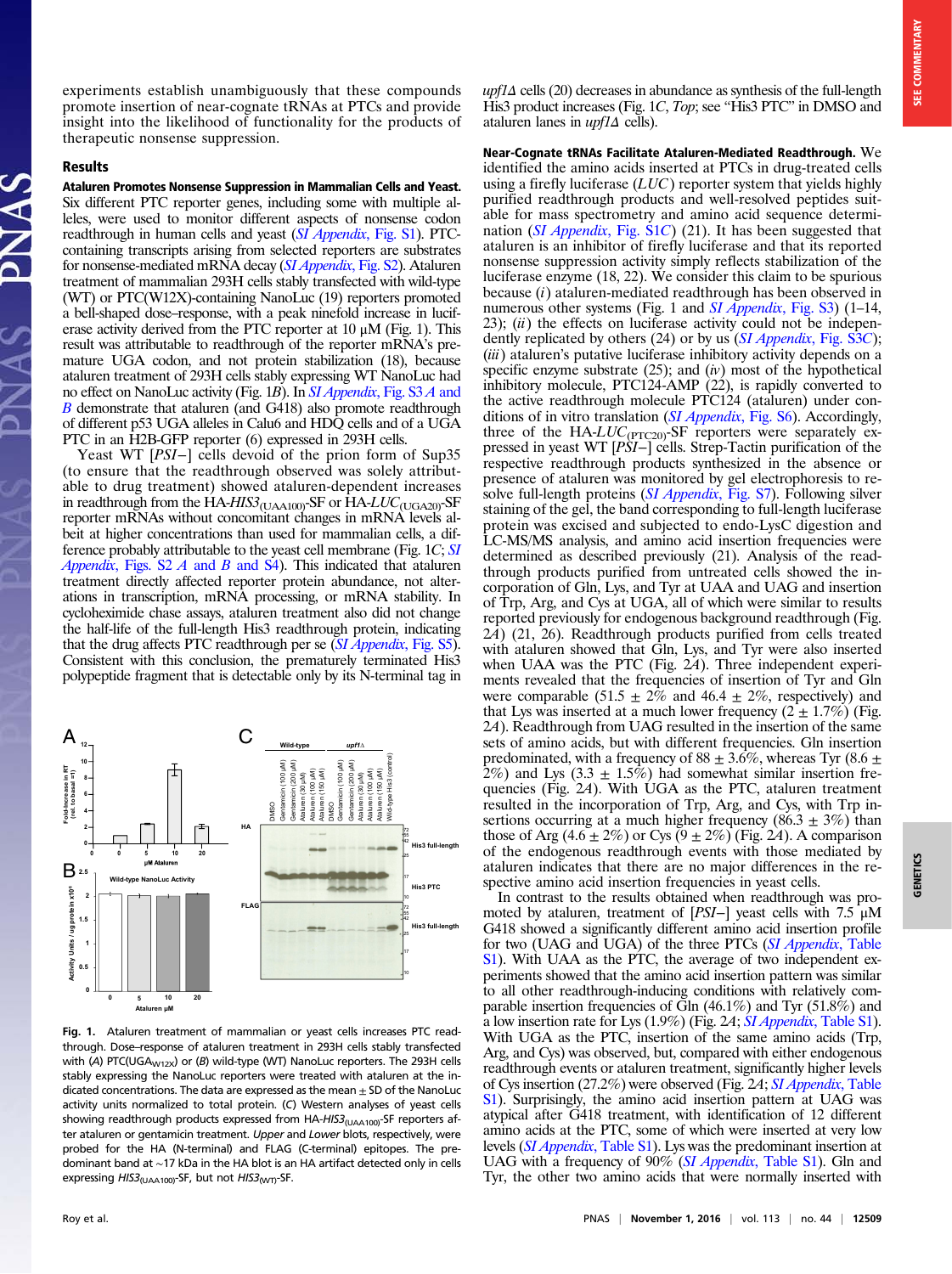

Fig. 2. Ataluren-mediated decoding of nonsense codons. Comparison of amino acid insertion at PTCs during termination readthrough of  $HA-LUC_{(PTC20)}$ -SF reporters after ataluren treatment in yeast and 293H cells. Epitope-tagged luciferase was purified from the respective cells and subjected to mass spectrometry analyses. Box and whisker graphs depict the amino acids inserted for each nonsense codon. Horizontal lines are the means and vertical lines are the SD. (A) Data from WT [PSI−] yeast cells treated with 30  $\mu$ M ataluren ( $n = 3$ ). (B) Data from 293H cells treated with 30 μM ataluren. Boxes represent the range of at least four determinations. Where there are no boxes, three determinations were done. Data used to generate graphs in  $B$  are in [SI Appendix](http://www.pnas.org/lookup/suppl/doi:10.1073/pnas.1605336113/-/DCSupplemental/pnas.1605336113.sapp.pdf), Table S6.

much higher frequencies under all other conditions, were detected after G418 treatment, but with much lower frequencies of 4.7% and 1.5%, respectively (SI Appendix[, Table S1\)](http://www.pnas.org/lookup/suppl/doi:10.1073/pnas.1605336113/-/DCSupplemental/pnas.1605336113.sapp.pdf). Treatment of cells with a higher concentration of G418 (15  $\mu$ M) resulted in insertion of various amino acids at all three PTCs (SI Appendix[, Table S2\)](http://www.pnas.org/lookup/suppl/doi:10.1073/pnas.1605336113/-/DCSupplemental/pnas.1605336113.sapp.pdf).

We next tested whether ataluren promoted insertion of similar sets of near-cognate tRNAs when  $HA-LUC_{(PTC20)}$ -SF alleles were expressed in human cells. As expected, 293H cells stably expressing HA-LUC<sub>(PTC20)</sub>-SF alleles manifested increases in luciferase protein and activity after incubating the cells with ataluren or G418, and for all combinations other than UAA and ataluren these increases were clearly dependent upon the presence of a PTC in the luciferase allele *([SI Appendix](http://www.pnas.org/lookup/suppl/doi:10.1073/pnas.1605336113/-/DCSupplemental/pnas.1605336113.sapp.pdf)*, Fig. S3 C and D). Luciferase readthrough products were purified and subjected to LC-MS/MS analyses as described above. Endogenous readthrough products purified from cells treated with 0.02% DMSO showed incorporation of two amino acids when UAA was the PTC: Gln  $(32.4 \pm 8.9\%)$  and Tyr  $(67.5 \pm 8.9\%)$  (Fig. 2B). When UAG was the PTC, Tyr (73.1 + 15%), Gln  $(25.2 \pm 13.7\%)$ , and Trp  $(1.3 \pm 1.4\%)$  were inserted (Fig. 2B). Surprisingly, the decoding of UAG by Trp-tRNA is indicative of mispairing at the second position of the nonsense codon (SI Appendix[, Table S3\)](http://www.pnas.org/lookup/suppl/doi:10.1073/pnas.1605336113/-/DCSupplemental/pnas.1605336113.sapp.pdf), a phenomenon not seen with yeast reporters or with the other two nonsense codons in these cells. Analysis of UGA endogenous readthrough products revealed insertion of Trp (41.4  $\pm$  2.3%) and Arg (58.6  $\pm$  2.3%) (Fig. 2B).

Characterization of readthrough products from 293H cells treated with ataluren (30  $\mu$ M) showed insertion of Tyr (57.9  $\pm$ 11.3%) and Gln (39.9  $\pm$  11.7%) at UAA; insertion of Tyr (43.9  $\pm$ 20.9%), Gln (53.2  $\pm$  20.3%), and Trp (1.8  $\pm$  1.9%) at UAG; and insertion of Arg (69.7  $\pm$  11.3%), Trp (28.8  $\pm$  11.4%), and Cys (0.7  $\pm$  0.7%) at UGA (Fig. 2B). For UAA and UAG, the atalureninduced readthrough products were similar to the endogenous readthrough products in identity and relative insertion frequencies for the respective amino acids. UGA readthrough products from ataluren-treated cells showed a low but consistent frequency of Cys insertion that was not observed in the endogenous readthrough products. Treatment of human cells with another small-molecule readthrough effector, G418 (150 μM), resulted in the insertion of Tyr (47.9  $\pm$  14.1%) and Gln (52  $\pm$  14.2%) at UAA; Gln (86.5  $\pm$ 8.3%), Tyr (10.8  $\pm$  7.0%), and Lys (2.0  $\pm$  0.8%) at UAG; and Arg  $(64.5 \pm 11.8\%)$ , Trp (17.9+6.8%), and Cys (17.7  $\pm$  8.0%) at UGA (Fig. 2B). Thus, G418 treatment yielded a pattern and frequency of amino acid insertion that differed significantly from endogenous readthrough, with the greatest difference at the UAG PTC, followed by UGA, and then UAA. Comparisons to endogenous readthrough indicated that G418 altered PTC decoding in both yeast and human cells and in part may reflect G418's interference with the decoding process (1, 27). This was found to be true for another aminoglycoside readthrough effector, gentamicin, in both yeast (21) and human cells (SI Appendix[, Table S4](http://www.pnas.org/lookup/suppl/doi:10.1073/pnas.1605336113/-/DCSupplemental/pnas.1605336113.sapp.pdf)).

Readthrough Products Are Functional. We used three approaches to determine whether the readthrough products synthesized after ataluren or aminoglycoside treatment result in functional proteins. First, the growth of yeast cells harboring the  $HA-HIS3$ <sub>(UAA100)</sub>-SF allele was monitored when media lacking histidine was or was not supplemented with readthrough-promoting drugs. In [SI Appendix](http://www.pnas.org/lookup/suppl/doi:10.1073/pnas.1605336113/-/DCSupplemental/pnas.1605336113.sapp.pdf), [Fig. S8](http://www.pnas.org/lookup/suppl/doi:10.1073/pnas.1605336113/-/DCSupplemental/pnas.1605336113.sapp.pdf)A shows that cell growth was restored after ataluren (or gentamicin) treatment, demonstrating that the amino acids inserted at the  $HA-HIS3$ <sub>(UAA100)</sub>-SF PTC result in functional readthrough products. Second, we assessed the functionality of ataluren-induced luciferase readthrough products by replacing the WT glycine residue at position 20 with the six different amino acids identified in the yeast-based mass spectrometry analyses of Fig. 2A. These comparisons demonstrated comparable activity from all position 20 substitutions ([SI Appendix](http://www.pnas.org/lookup/suppl/doi:10.1073/pnas.1605336113/-/DCSupplemental/pnas.1605336113.sapp.pdf), Fig. S8B), indicating that, at least with respect to luciferase position 20, enzymatic activity is unlikely to be affected by ataluren- or G418-mediated readthrough. Finally, we determined whether protein produced via readthrough therapy from a disease-causing nonsense allele could also retain function. Recognizing that G542X is the most frequent CFTR nonsense mutation (28), we used that allele to test this possibility. CFTR is a large, hydrophobic protein of generally low abundance, the expression of which is normally limited to epithelial cells. Because previous studies have shown that the local sequence context around a PTC acts as a primary determinant of readthrough efficiency (29, 30), we inserted the CFTR-G542X mutation (TGA) and its local sequence context (three codons on either side) into a construct amenable to protein purification from HEK293 cells and mass spectrometry. This construct contained TGFP, the CFTR-G542X mutation and context, and C-terminal HA and  $6\times$  His tags ([SI](http://www.pnas.org/lookup/suppl/doi:10.1073/pnas.1605336113/-/DCSupplemental/pnas.1605336113.sapp.pdf) Appendix[, Fig. S1](http://www.pnas.org/lookup/suppl/doi:10.1073/pnas.1605336113/-/DCSupplemental/pnas.1605336113.sapp.pdf)D). After PTC suppression, the full-length protein will contain TGFP, along with the HA and His tags, whereas the prematurely terminated protein will contain TGFP only. We observed an increase of full-length protein production after G418 (150  $\mu$ M) treatment of HEK293 cells harboring this reporter (Fig. 3A) and then identified the amino acids inserted at the PTC of the TGFP-CFTR-542X mRNA with G418 treatment. Consistent with the data obtained from LUC reporters in yeast and 293H cells, the same three amino acids (Arg, Cys, and Trp) were identified in this UGA suppression reporter system, but with different frequencies (SI Appendix[, Fig. S9 and Table S5](http://www.pnas.org/lookup/suppl/doi:10.1073/pnas.1605336113/-/DCSupplemental/pnas.1605336113.sapp.pdf)).

We then determined if these amino acid substitutions affected CFTR function. Site-directed mutagenesis was used to change the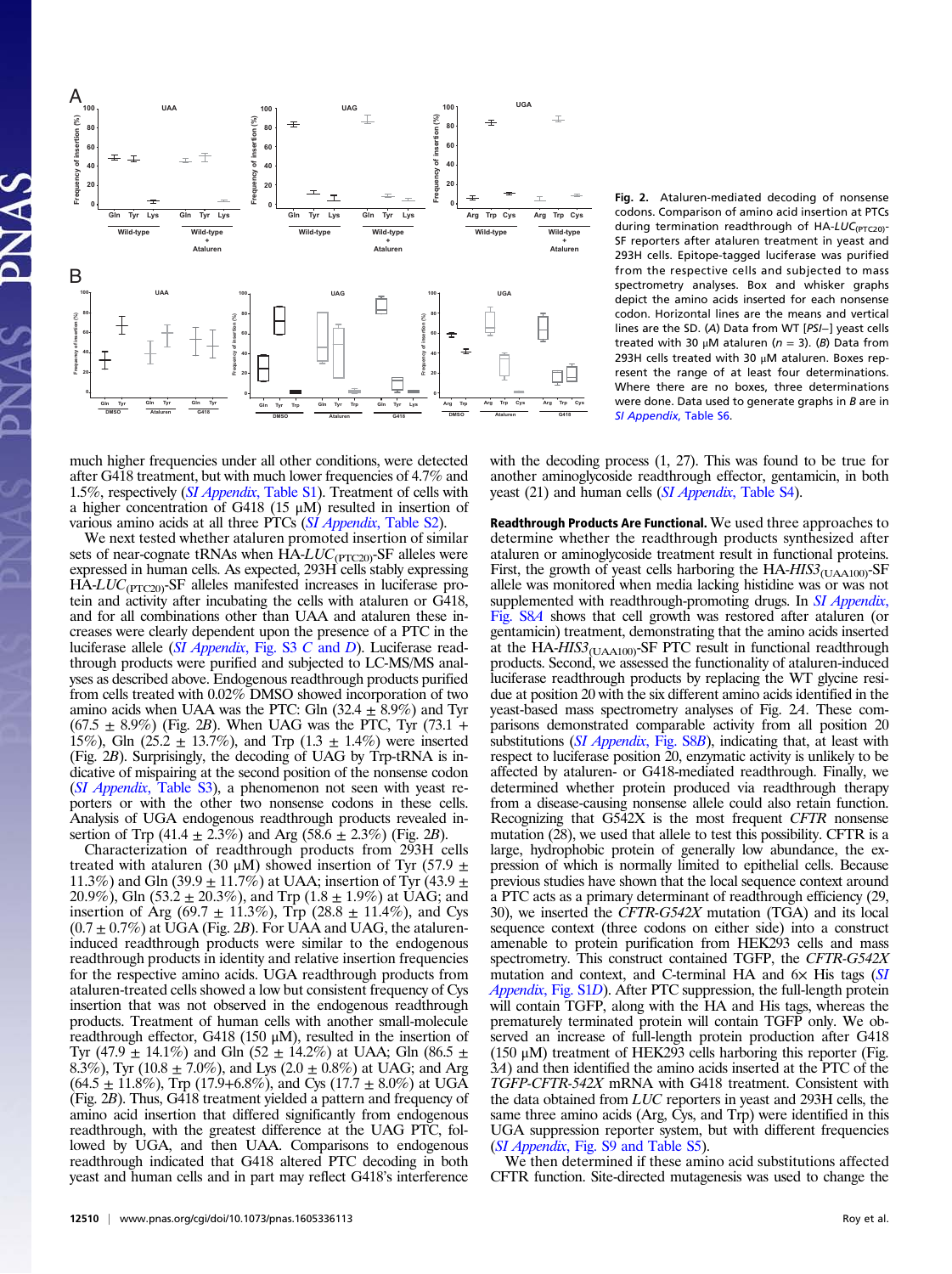position 542 Gly codon to Arg, Cys, or Trp codons in a full-length cDNA. Transient transfections were then used to introduce each construct into HEK293 cells, and the core glycosylated (band B) and mature (band C) forms of CFTR were visualized by Western blotting (Fig. 3B). We found that the cell lines expressing the G542R and G542C forms of CFTR exhibited less maturation of band B to band C than WT CFTR, whereas the G542W cell line did not exhibit any band C. These results suggest that these three CFTR variants at position G542 either cause a partial defect in maturation of the endoplasmic reticulum (ER) form of CFTR to the mature cell-surface form or reduce the stability of the mature form of CFTR at the cell surface (Fig. 3B). To address these potential defects at the functional level, we constructed stable cell lines by transfecting the WT CFTR, CFTR-G542X, G542R, G542C, or G542W constructs into Fischer rat thyroid (FRT) cells, a cell type for which the conditions required for cell growth, PTC readthrough, and electrophysiological assays were compatible with G418 treatment. Using these stable FRT cell lines grown to confluence on filters, we performed short-circuit current (Isc) and transepithelial chloride conductance (Gt) assays to measure CFTR function. Forskolin was used to activate CFTR, and the CFTR inhibitor CFTR $_{Inh}$ -172 was used to confirm the specificity of CFTR function. To correct for any differences in CFTR expression, these measurements were then normalized to the CFTR mRNA level measured in each stable cell line by qPCR analysis. As expected, all three G542 substitutions displayed lower CFTR activity than WT (Fig. 3 C and D). G542R and G542C showed  $\sim$ 40–70% of WT Isc, which correlates well with less band C (Fig. 3B). We measured a corrected CFTR activity of only ∼10% for G542W, consistent with



Fig. 3. Characterization of the amino acid insertions at human CFTR-G542X. (A) Western blot showing an increased amount of full-length protein (containing both TGFP and HA tag) (yellow-green bands) compared to the TGFP protein lacking the HA tag (red bands) after G418 treatment in HEK293 cells transiently transfected with the G542X construct. (B) Western blot showing the level of CFTR maturation observed in HEK293 cells transiently transfected with CFTR G542 variants. "Band B" is the ER form of CFTR, whereas "Band C" is the mature form. CFTR-F508del is a mutant form of CFTR that is retained in the ER and consequently only produces Band B. (C) Representative tracings (Left) and quantitation results (Right) of short-circuit current (Isc) measurements of CFTR chloride channel activity in FRT epithelial cell monolayers stably expressing the CFTR G542 variant constructs. (D) Representative tracings (Left) and quantitation (Right) of Conductance (Gt) measurements of CFTR chloride channel activity in FRT monolayers stably expressing the CFTR G542 variant constructs.

little or no band C observed in the Western blot. Taken together, these results demonstrate that CFTR variants resulting from readthrough retain variable but significant functionality.

Rules of Near-Cognate tRNA Insertion. With the exception of some aspects of G418-mediated nonsense suppression treatment, which may be atypical (see above), a comparison of the amino acids inserted at PTCs under different readthrough-inducing conditions, as well as with different reporters, shows considerable similarity in yeast and mammalian cells. In both organisms, Gln, Lys, and Tyr are inserted at UAA and UAG, and Trp, Arg, and Cys are inserted at UGA (Fig. 2; *SI Appendix*[, Tables S1, S2, S4, and S6\)](http://www.pnas.org/lookup/suppl/doi:10.1073/pnas.1605336113/-/DCSupplemental/pnas.1605336113.sapp.pdf) (21, 26). Our analyses of readthrough products indicate that such biases arise, in part, because some nonstandard codon:anticodon base pairs are preferred over others (SI Appendix[, Table S3](http://www.pnas.org/lookup/suppl/doi:10.1073/pnas.1605336113/-/DCSupplemental/pnas.1605336113.sapp.pdf)). For example, in all instances where individual tRNA choices can be identified, position 1 U-G mispairing appears to be preferred over U-U (Fig. 2; SI Appendix[, Tables S1, S2, S4, and S6\)](http://www.pnas.org/lookup/suppl/doi:10.1073/pnas.1605336113/-/DCSupplemental/pnas.1605336113.sapp.pdf) (21). Furthermore, the lack of Gly insertion at UGA and Gln insertion at UAA or UAG (with the exception of G418 treatment) suggests that U-C mispairing at position 1 of the codon is not readily accommodated. Given that the decoding center of the ribosome is geometrically constrained (31, 32), the structure of the base pairs might be key determinants of mispairing. Alternatively, the relative abundance of tRNAs may govern insertion frequencies. To assess whether favored geometry of certain base pairs or tRNA abundance is the key parameter for this bias, we examined tRNA utilization in UGA readthrough. When UGA is the PTC, yeast cells show preferential insertion of Trp whereas 293H cells prefer insertion of Arg (Fig.  $2A$  and  $B$ ). Arg insertion at UGA can be mediated by two near-cognate tRNAs: tRNA-Arg-UCG (using U-G mispairing at position 1 of the codon) and tRNA-Arg-UCU (using U-U mis-pairing at position 1 of the codon) (SI Appendix[, Table S3](http://www.pnas.org/lookup/suppl/doi:10.1073/pnas.1605336113/-/DCSupplemental/pnas.1605336113.sapp.pdf)). In yeast, Arg insertion at UGA most likely occurs by mispairing of tRNA-Arg-UCU, as tRNA-Arg-UCG expression has not been observed in these cells (33). On the other hand, tRNA-Arg-UCG is expressed in mammalian cells (33), and their insertion of Arg could be mediated via either of the Arg near-cognate tRNAs. We introduced and overexpressed a recombinant tRNA-Arg-UCG in WT [PSI−] yeast cells and monitored the insertion of Arg in the readthrough products. As a control, we overexpressed the endogenous tRNA-Arg-UCU. Northern analyses of total RNA isolated from the cells overexpressing the corresponding tRNA-Arg plasmids show considerable and comparable overexpression of the respective tRNA-Arg species (SI Appendix[, Fig. S10](http://www.pnas.org/lookup/suppl/doi:10.1073/pnas.1605336113/-/DCSupplemental/pnas.1605336113.sapp.pdf)A). A comparison of the luciferase activity from these strains showed that cells expressing tRNA-Arg-UCG also showed increased luciferase activity ([SI Appendix](http://www.pnas.org/lookup/suppl/doi:10.1073/pnas.1605336113/-/DCSupplemental/pnas.1605336113.sapp.pdf), Fig. [S10](http://www.pnas.org/lookup/suppl/doi:10.1073/pnas.1605336113/-/DCSupplemental/pnas.1605336113.sapp.pdf)B), indicating that the expression of this specific tRNA correlated with enhanced readthrough efficiency. Moreover, expression of the recombinant tRNA-Arg-UCG shifted the bias toward Arg insertion at a frequency of 89.3  $\pm$  1.5%, in contrast to a frequency of 6.6  $\pm$  3% in WT cells (SI Appendix[, Fig. S10](http://www.pnas.org/lookup/suppl/doi:10.1073/pnas.1605336113/-/DCSupplemental/pnas.1605336113.sapp.pdf)C). In comparison, overexpression of the endogenous tRNA-Arg-UCU in yeast cells increased the frequency of Arg insertion to  $30.6 \pm 4.7\%$  (SI Appendix[, Fig. S10](http://www.pnas.org/lookup/suppl/doi:10.1073/pnas.1605336113/-/DCSupplemental/pnas.1605336113.sapp.pdf)C). These observations are consistent with the notion that U-G codon: anticodon mispairing is favored over U-U mispairing in position 1.

We also tested whether a U-C codon:anticodon mispairing event can be introduced at position 1 by overexpressing the corresponding near-cognate tRNA, tRNA-Glu-UUC. Even though strains overexpressing tRNA-Glu-UUC showed increased levels of the tRNA species compared with WT (*[SI Appendix](http://www.pnas.org/lookup/suppl/doi:10.1073/pnas.1605336113/-/DCSupplemental/pnas.1605336113.sapp.pdf)*, Fig. S10D), the readthrough efficiency, as monitored by luciferase activity, was not altered ([SI](http://www.pnas.org/lookup/suppl/doi:10.1073/pnas.1605336113/-/DCSupplemental/pnas.1605336113.sapp.pdf) Appendix[, Fig. S10](http://www.pnas.org/lookup/suppl/doi:10.1073/pnas.1605336113/-/DCSupplemental/pnas.1605336113.sapp.pdf)E), and the readthrough products from those cells showed insertion of the same three amino acids; i.e., Glu insertion was still not observed (SI Appendix[, Fig. S10](http://www.pnas.org/lookup/suppl/doi:10.1073/pnas.1605336113/-/DCSupplemental/pnas.1605336113.sapp.pdf)F). Taken together, these data suggest that some nonstandard base pairs are favored over others for near-cognate tRNA insertion at PTCs and that the geometry of the base pairs is the most likely determinant of this bias.

The Ribosome as a Likely Target of Ataluren. In a recent clinical trial (12), cystic fibrosis patients with nonsense mutations failed to show a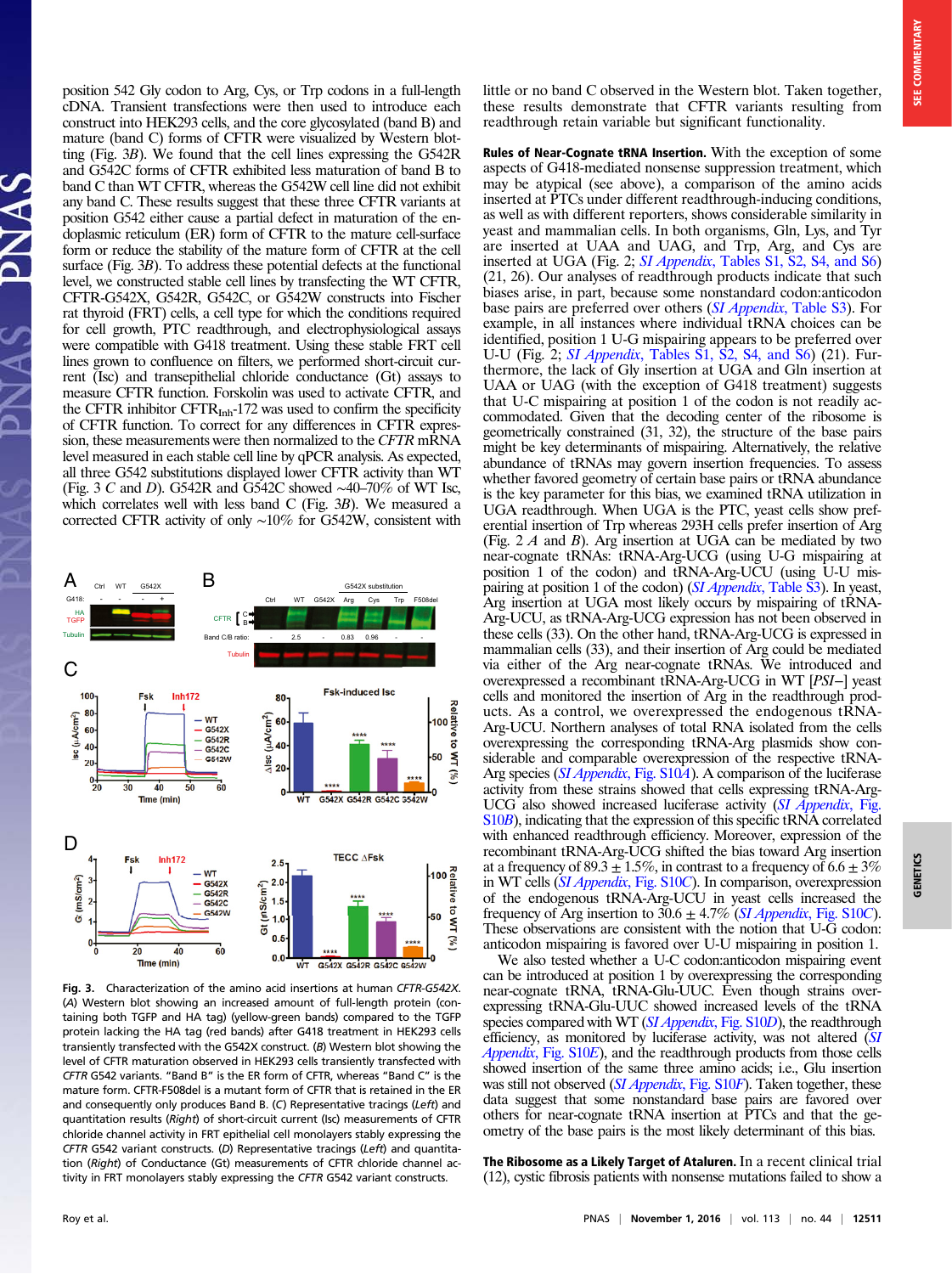significant response to ataluren if they were concurrently being treated with inhaled tobramycin, an aminoglycoside with strong affinity for the ribosomal A site (34). This observation suggested that tobramycin might be an inhibitor of ataluren's nonsense suppression activity, a possibility considered in the experiments of Fig. 4. In HEK293 cells, stably expressing the W12X NanoLuc reporter treatment with a wide range of tobramycin concentrations failed to elicit any detectable readthrough activity of the drug (Fig. 4). However, in cells manifesting substantial ataluren-mediated readthrough of the PTC-containing NanoLuc mRNA, addition of tobramycin showed strong, dose-dependent reduction of ataluren's readthrough activity (Fig. 4), consistent with previous work showing that aminoglycosides reduce the ability of ataluren to promote readthrough but nonaminoglycoside antibiotics have no effect (12). Quantitation of this effect indicated that tobramycin inhibition of ataluren's activity had an  $IC_{50}$  of 20  $\mu$ M (Fig. 4). These results not only provide insight into the results of the aforementioned clinical trial, but also suggest that ataluren, like tobramycin, might also bind to the ribosome and thus affect near-cognate tRNA selection during readthrough.

### Discussion

Therapeutic nonsense suppression is a potentially powerful approach to the treatment of the large number of genetic disorders caused by nonsense mutations, and several small-molecule drugs are being investigated for their capability to engender such therapy (1, 2). Multiple experimental approaches with cell lines, patient cells, animal models, and genetic disorder patients have demonstrated that the drug ataluren can restore expression to genes and mRNAs otherwise inactive because of the presence of premature nonsense codons (1, 3–14, 23). Collectively, such experiments have strongly suggested that ataluren promotes nonsense suppression, i.e., the insertion of near-cognate tRNAs at PTCs, but direct evidence for this activity has been lacking. Here, we determined the amino acid sequences of full-length LUC and chimeric CFTR proteins accumulating in control and readthrough effector-treated yeast and human cells, an approach that leads us to conclude that ataluren does indeed stimulate the incorporation of near-cognate tRNAs at PTCs. Notably, our analysis of the products of atalureninduced PTC readthrough demonstrates that a distinct subset of amino acids is inserted during nonsense suppression of reporter and disease-related mRNAs in human cells. These results, the observation that the amino acid insertions occurring as a consequence of ataluren treatment are similar but not identical to those occurring endogenously (Fig. 2), and the finding that tobramycin specifically antagonizes the restoration of NanoLuc activity from a PTC allele



Fig. 4. Tobramycin is a potent inhibitor of ataluren-mediated readthrough. The effect of tobramycin on NanoLuc activity in HEK293 cells expressing a UGA (W12X) NanoLuc reporter with either no prior treatment or following treatment with 10 μM ataluren for 48 hours. Initial stimulation of readthrough by ataluren in the absence of tobramycin was 15-fold above background.

by ataluren (Fig. 4) negate other hypotheses that sought to explain ataluren's mechanism of action (17, 18).

Ataluren's enhancement of near-cognate tRNA insertion favors a subset of tRNAs, generally leading to incorporation of Gln, Lys, and Tyr at UAA and UAG codons and of Trp, Arg, and Cys at UGA codons. The weak readthrough activity seen here with the HA- $LUC<sub>(UAA20)</sub>$ -SF allele is atypical of that seen with UAA PTCs in other mRNAs (3, 4, 14) and most likely reflects the influence of codon context on readthrough (29). Ataluren's influence over the extent of specific tRNA selection implies that this drug's target could be the ribosome, a conclusion consistent with the drug's markedly diminished efficacy in the presence of tobramycin (Fig. 4), an aminoglycoside known to bind to the ribosome's A site (34). The apparent tRNA selection bias also suggests that both endogenous and ataluren-stimulated near-cognate tRNA mispairing are not random processes and that factors contributing to the apparent preferences are conserved. One component of this selection process is a set of favored mispairings, primarily at codon position 1, where U-G mispairing is preferred over U-U and where U-C mispairing is strongly disfavored (Fig. 2; *SI Appendix*[, Table S3\)](http://www.pnas.org/lookup/suppl/doi:10.1073/pnas.1605336113/-/DCSupplemental/pnas.1605336113.sapp.pdf) (21). As noted previously (21), U-G mispairing at position 1 is likely to be favored because of its ability to act as a geometric mimic of a U-A base pair (32). It is also plausible that the stability of nonstandard base pairs in position 1 is enhanced by modification of neighboring tRNA anticodon bases, e.g., thiolation of the wobble position uridine (35). At position 3, multiple nonstandard mispairings are tolerated including A-C, G-G, A-G, and possibly others (Fig. 2;  $\overline{SI}$  Appendix[, Table S3](http://www.pnas.org/lookup/suppl/doi:10.1073/pnas.1605336113/-/DCSupplemental/pnas.1605336113.sapp.pdf)) (21). Another determinant of tRNA insertion choice is the extent to which the tRNA is expressed, if at all. As shown in the experiments in *SI Appendix*[, Fig. S10](http://www.pnas.org/lookup/suppl/doi:10.1073/pnas.1605336113/-/DCSupplemental/pnas.1605336113.sapp.pdf)C, yeast cells prefer Trp insertion over Arg insertion at UGA, largely because they lack tRNA-Arg-UCG, a tRNA that allows U-G mispairing. When tRNA-Arg-UCG was provided, it both stimulated readthrough and led to a marked increase in the relative frequency of Arg insertion at the PTC, unlike tRNA-Arg-UCU overexpression  $(SI$  Appendix[, Fig. S10](http://www.pnas.org/lookup/suppl/doi:10.1073/pnas.1605336113/-/DCSupplemental/pnas.1605336113.sapp.pdf)C) (36).

An important observation from these experiments is that the readthrough products of ataluren- or aminoglycoside-mediated nonsense suppression tested here are at least partially functional and, in many cases, fully functional. Earlier experiments with reporter genes, cultured cells, mouse models, and clinical trials of human DMD and CF nonsense mutation patients indicated that readthrough products are functional (1, 3–13, 23, 37–39), but could not address the question of specific amino acid substitutions at specific codon positions. Although our studies have addressed substitutions in only a limited number of positions in luciferase, His3, and CFTR, it is nevertheless reassuring with respect to the potential of therapeutic nonsense suppression that all of the substitutions analyzed here retained some degree of function. It will be of interest to determine whether the observed activities can be increased by parallel approaches, e.g., antagonists of mRNA decay (2), specific protein correctors or potentiators [as have been successfully used for CFTR (39)], or enhancers of the expression of certain tRNAs.

The efficacy of therapeutic nonsense suppression will also depend on the relative toxicity of the drug used to promote specific PTC readthrough. Ataluren has been shown to exhibit a favorable safety profile (27), and we speculate that at least two aspects of its activity support this attribute. First, as discussed above, ataluren stimulates PTC insertion of a set of near-cognate tRNAs that closely resemble those inserted endogenously at much lower levels. As a consequence, the full-length proteins that accumulate in ataluren-treated cells are unlikely to have antigenic differences from the repertoire of readthrough proteins normally accumulating in a patient, albeit at low levels. This low-level expression of full-length proteins by endogenous readthrough of nonsense-containing mRNAs may be sufficient to allow the polypeptides that accumulate during ataluren-stimulated readthrough to be recognized as "self" by the immune system, thus minimizing the potential for an autoimmune reaction. Second, at least compared with G418, ataluren generally has modest readthrough activity, showing only readthrough of premature termination events, but lacking readthrough